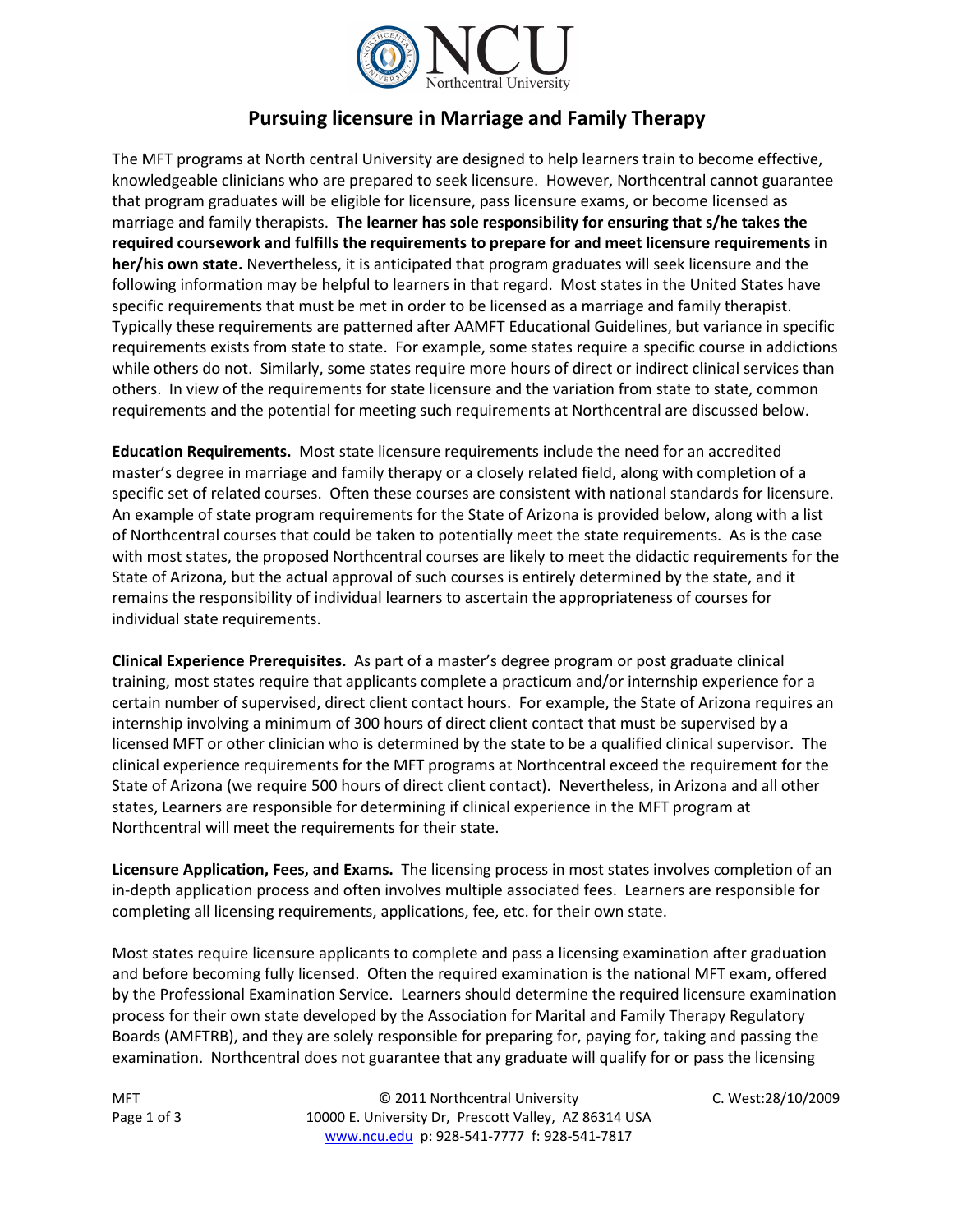

exam. However, the required coursework in the MFT master's program at Northcentral is designed to substantially cover the licensing exam content.

**Post-graduate Clinical Experience Requirements.** Upon completion of a graduate degree in marriage and family therapy and all other state licensing requirements, most states require a substantial amount of additional supervised clinical experience (typically two or more years of full time work) prior to awarding full licensure as a marriage and family therapist. Learners should determine the specific requirements for their state and make plans to complete the clinical experience requirements in order to qualify for licensure.

## **Meeting Curriculum Requirement for Licensure in Arizona**

Licensure requirements vary from state to state, including the required coursework that is needed to prepare for licensure. Learners are responsible for determining whether the given state will accept coursework from Northcentral University to meet those requirements. As an example, the curriculum requirements for the State of Arizona are outlined below, along with lists of potential Northcentral courses that may meet the stated requirements. The State of Arizona requires coursework in six categories as well as a supervised internship experience. The number of required courses for each category, a description of the category, and a list of potentially relevant Northcentral courses is offered for each category.

**Marriage and Family Studies** (3 courses) – Studies of introductory systems theory, family development, family systems, including marital, sibling, and individual subsystems, special family issues, and gender and cultural issues, all with a major focus on a systems theory orientation.

MFT5101 – Foundations for Graduate Study in MFT

MFT5103 – Systemic Evaluation and Case Management

MFT6103 – Cultural Diversity, Gender, and Family Therapy

**Marriage and Family Therapy** (3 courses) – Studies of advanced systems theory and interventions, major systemic marriage and treatment approaches, structural, strategic, nonanalytic, group therapy, behavioral marriage and family therapy, communications, and sex therapy.

MFT5104 – Treatment Planning and traditional Family Therapy

MFT5105 – Recovery-Oriented Care and Postmodern Family Therapy

MFT6104 – Family Therapy with Children

MFT6105 – Couple and Sex Therapy

© 2011 Northcentral University C. West:28/10/2009 10000 E. University Dr, Prescott Valley, AZ 86314 USA [www.ncu.edu](http://www.ncu.edu/) p: 928-541-7777 f: 928-541-7817